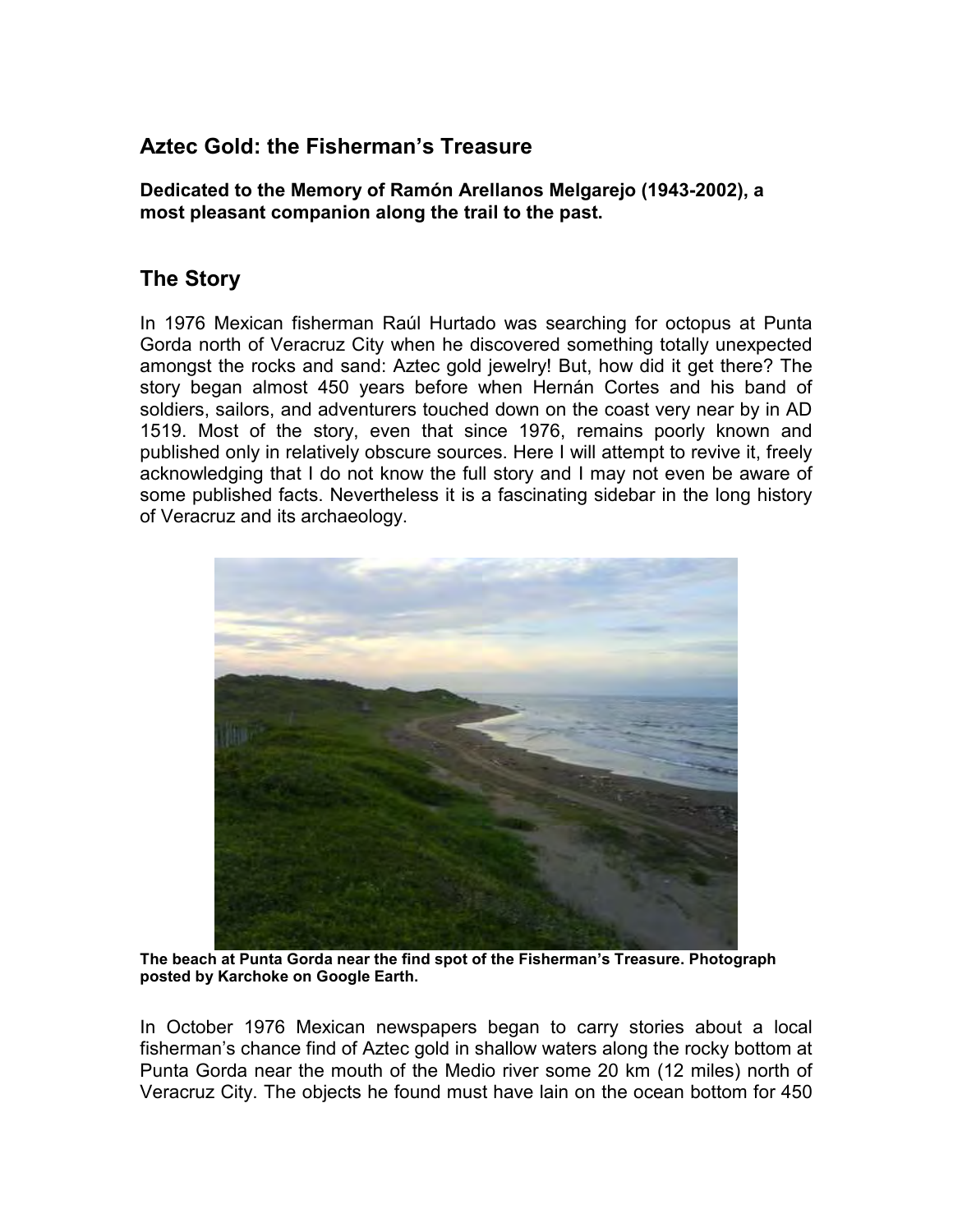years. To my knowledge, there has never been a public disclosure of the true size of his find but the total weight appears to have exceeded 4 kilograms (8.8 lbs)! We do know that he recovered numerous small Aztec-style ornaments, gold ingots marked with the monogram of the Holy Roman Emperor Charles V, and miscellaneous fragments. He took his finds to a local jeweler who melted many of them down into ingots that he used to manufacture high school graduation rings. As in the case of *The Pearl*, John Steinbeck's memorable novel about Mexico's other coast, it did not take long for word to leak out. In this case jealous neighbors reported the suddenly wealthy fisherman to authorities, who arrested both men and convinced them to cooperate with investigators from state and national agencies.

The authorities seized a total of 60 objects from the two men. The trove included 36 pre-Columbian gold objects, 2 pyrite spheres, 2 Early Colonial gold bars manufactured by Spaniards who, like the jeweler, melted down Aztec objects to create easy-to-handle ingots and 23 gold bars created by the jeweler that weighed 3.5 kilos (7.7 lbs). The Early Colonial ingots account for more than half of the ancient gold by weight. The pre-Columbian objects included one shield pendent, five bracelet fragments, 7 complete bracelets, 6 Eagle Warrior pendants, 2 small gold disks, 9 turtle shell pendants, 1 complete turtle pendent, 6 beads, and a tiny false-filigree vessel.

A team of underwater archaeologists from Mexico's National Institute of Anthropology and History (INAH) and the University of Veracruz (UV) spent two frustrating and fruitless weeks fighting bad weather, very poor visibility, sharks, and generally hazardous conditions while searching for additional pieces of the treasure. Despite Hurtado's assistance, they only recovered a few Colonial period potsherds and amorphous lumps of non-auriferous metals. UV team member Ramón Arellanos Melgarejo, my friend and now sadly deceased colleague, wrote a short but concise account of this effort in *Anales Antropológicos,* a short-lived and limited circulation journal published by the Faculty of Anthropology of the University of Veracruz (1986: Tomo I, pages 167- 173).

The legal wrangling that followed generated considerable interest in Mexico, culminating in a traveling exhibition with venues in several Mexican cities and a final permanent home for the collection at the Museo Baluarte de Santiago, a Colonial-period fort in Veracruz City. Here it may still be viewed when not out on loan to international Aztec exhibitions at major world museums such as New York's Guggenheim or the British Museum in London. Published illustrations of a few of the items can be found in the catalogue for the latter exhibition (Colin McEwan and Leonardo López Luján [editors], *Moctezuma: Aztec Ruler*, the British Museum Press, 2009, pages 276-277). A complete account of the find and detailed study of the collection accompanied by excellent color photographs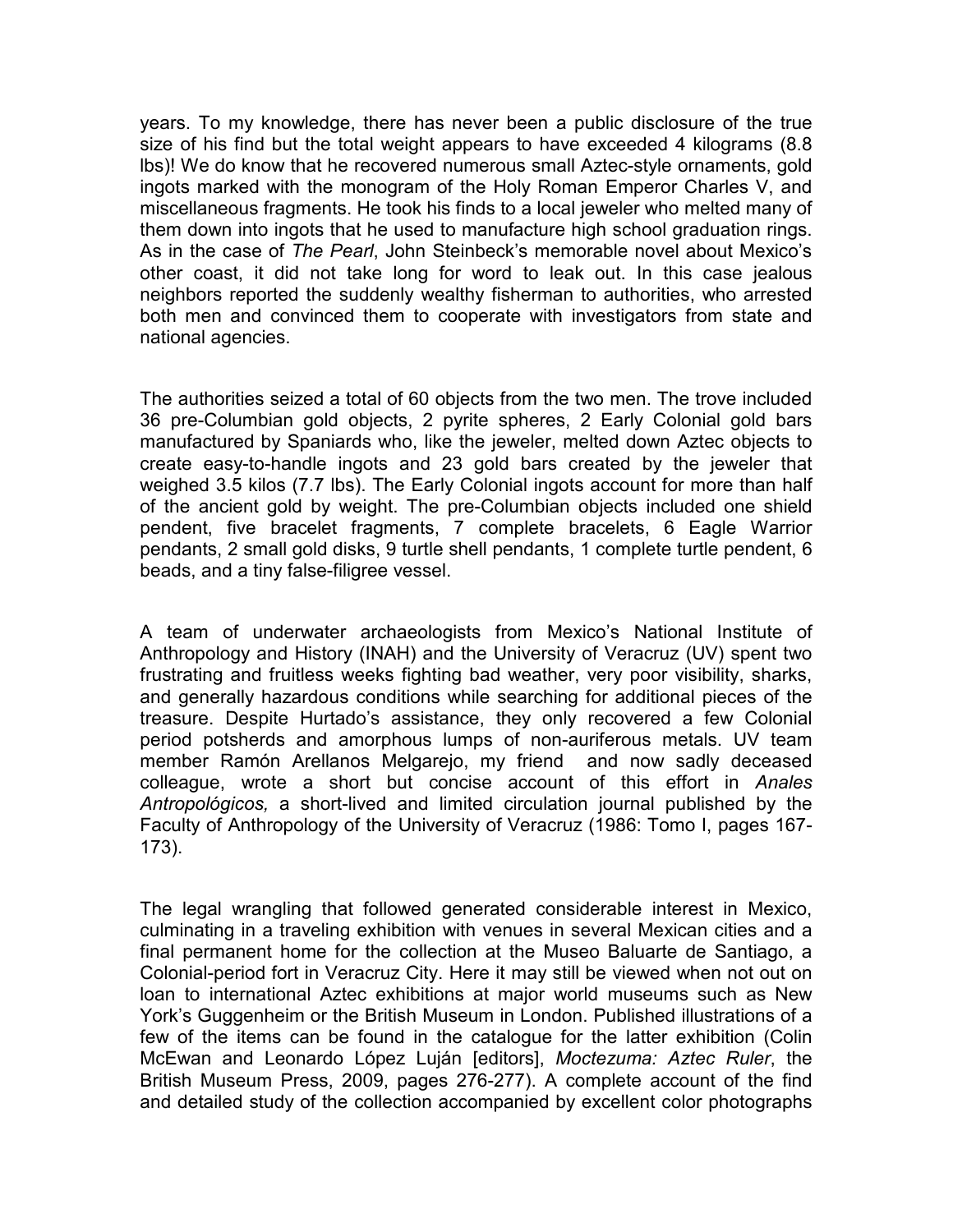was published by Luis Torres Monte and Francisca Franco Velazquez in the book *Orfebrería Prehispánica* (Corporación Industrial Sanluis, Mexico, 1989 (ISBN 968-39-0336-3). Another useful account is found in *El Oro Precolombino de Mexico* by Felipe Solis and Martha Carmona M. (Americo Artes Editores, S. A. de C. V., Mexico, 1995, ISBN 968-7279-07-9). Unfortunately both are rather hard to find in North American libraries. Thank you Warwick Bray for alerting me to these crucial sources. The only publication in English is an article in *National Geographic* (Vol. 158, # 2, August 1980) by S. Jeffrey K. Wilkerson.

Many questions remain unanswered but invite speculation.

How did these objects end up in their rocky sand resting place? One ornament was stamped with a Spanish C for "Carlos", the reigning monarch of Spain and the Holy Roman Empire at the time, and both gold ingots had XX stamped into their surfaces. This suggests they were part of the "Royal Fifth", the 20% of all precious metals set aside for the Spanish Crown, and that they were part of a shipment headed to Spain on a ship that sank very close by during the years during or immediately after the Aztec defeat in AD 1521.

Does more Aztec gold remain to be found in the immediate area? I believe that any shipment to Spain would have included much more than the few pieces accounted for so far. The missing pieces may be widely scattered and/or deeply buried and probably include many more ingots than actual Aztec objects.

How much did the Hurtado actually find? Newspaper writers talked about many kilograms of gold but if so, most of it probably was melted down by Hurtado's jeweler friend. There certainly was no upsurge in Aztec gold objects for sale in the antiquities market in the years since his finds.

How many Veracruz high school graduates are wearing commemorative rings fashioned from Aztec gold? I suspect more than just a few.

What ever happened to the fisherman? I am not aware that he served time in jail. The legal case was extremely complicated, depending on which laws he did or did not break. However, Solis and Carmona M. report he became such a celebrity that his church and civil wedding ceremonies aired on Mexican national television with the Governor of Veracruz state serving as Godfather (Padrino). I always suspected that Mexican politicians are just as publicity-hungry as their US colleagues.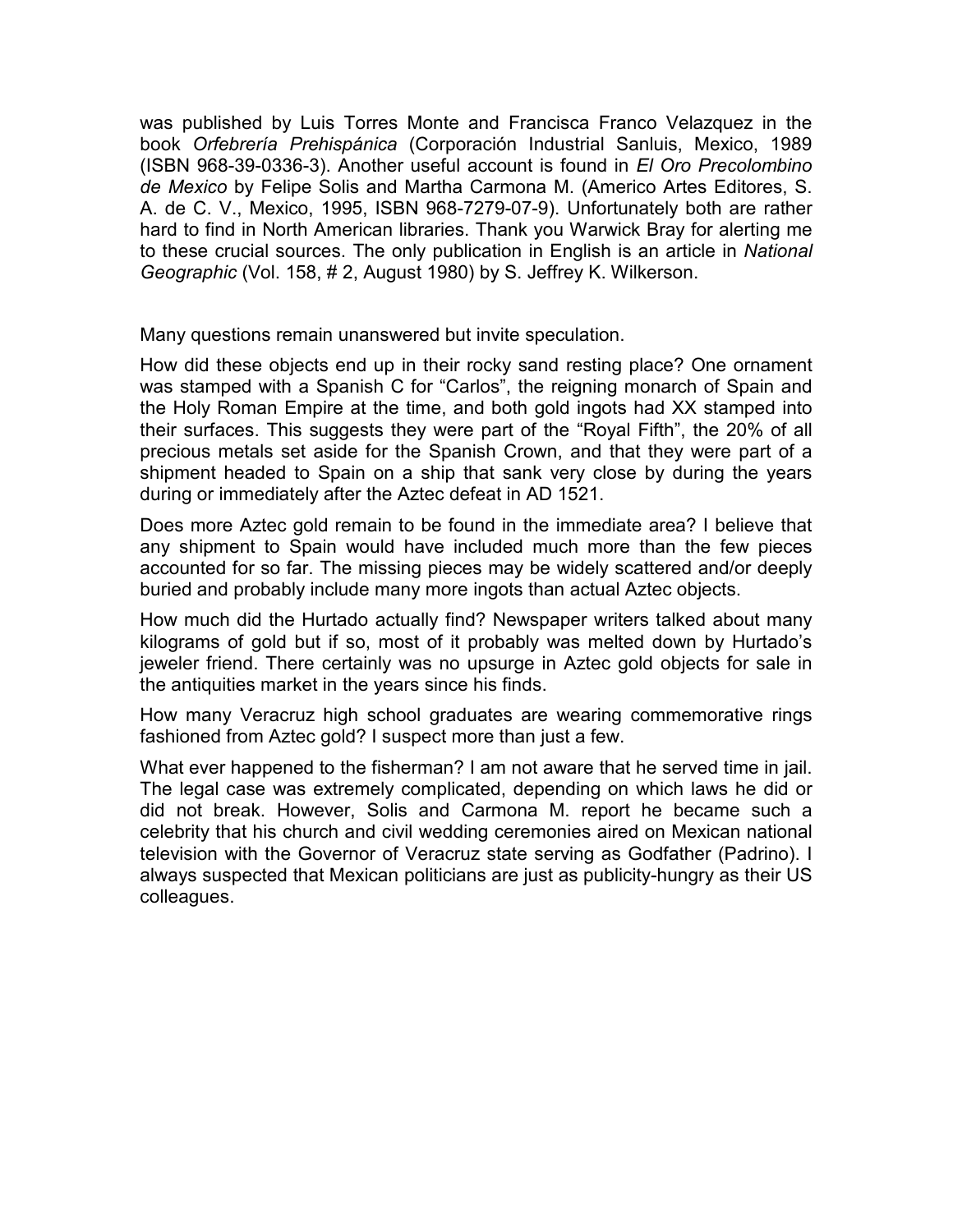## **The Images**



1. The Aztec considered gold to be *coztic teocuitlatl* (Nahuatl) *,*"yellow divine excrement", literally the excrement of the sun, a substance uniquely appropriate for adorning the gods and their most highly anointed earthly representatives. For them, it embodied holy qualities. For the Spaniards who invaded this unknown world in AD 1519, gold was the source of all worldly wealth, the only cure for a uniquely Old World disease. Above we see an Aztec necklace composed of tiny hollow-cast gold turtles and tear-drop shaped hollow bells. This was not part of the Fisherman's Treasure but somehow survived the Spanish scouring of Mexico for gold objects to melt down and cast into easy-to-manage bars and ingots. *Dumbarton Oaks Library and Collections, Washington, DC.*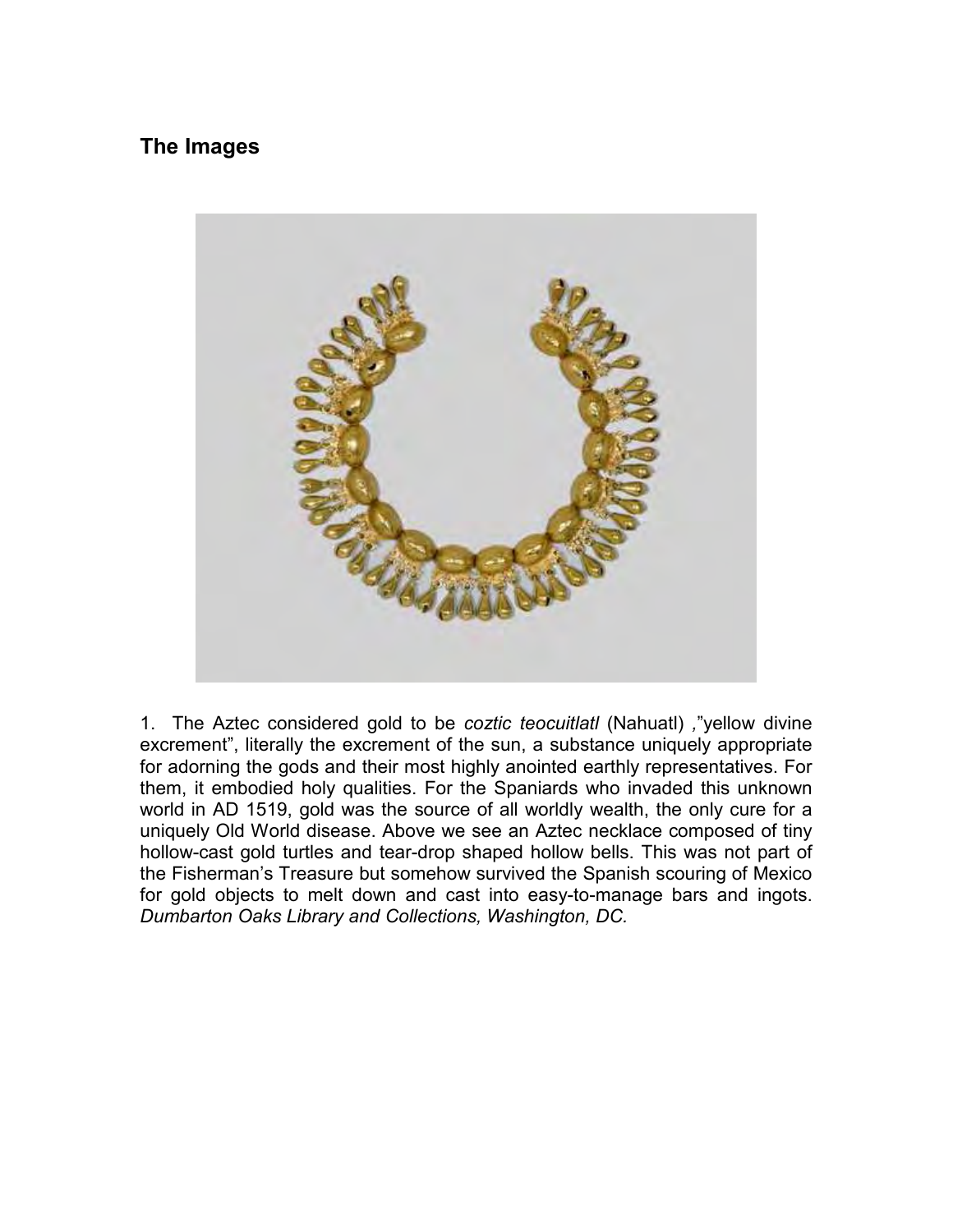

2. Cortes is reputed to have told Motecuhzoma that his people suffered from a malady that only gold could cure. Motecuhzoma's comments were not recorded but I can imagine him saying in his own mind, "Yes, we have already heard of your illness and lengths you will go to in order to cure it!" This drawing from the 16th century *Lienzo de Tlaxcala* depicts Cortes, seated on the right with his multilingual Indian interpreter/mistress Doña Marina (La Malinche), in their first meeting with the Aztec Emperor.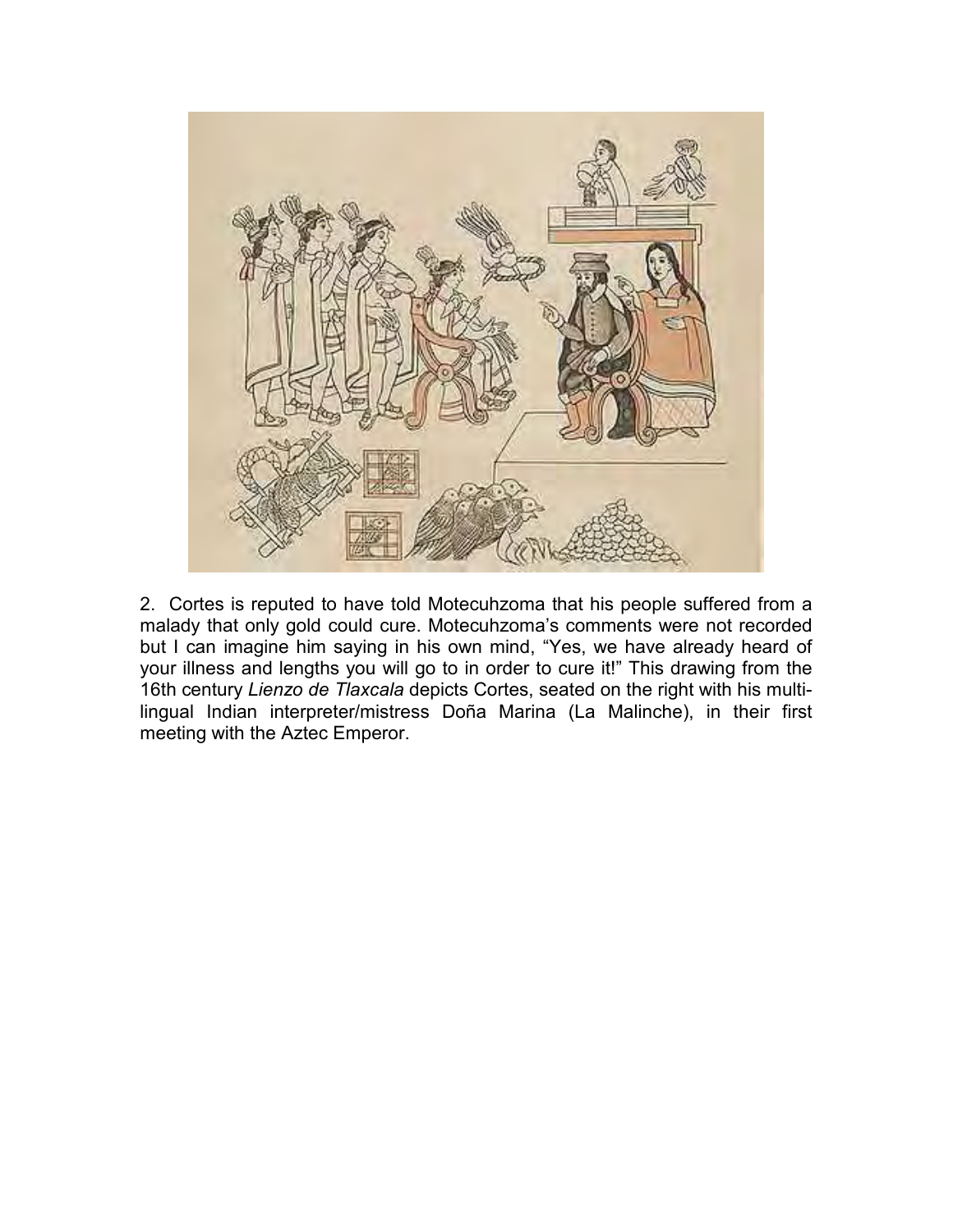

3. Although metallurgy had been practiced in Mesoamerica for only a relatively few centuries, Aztec and Mixtec artisans were superbly skilled in crafting small delicate objects from gold, copper and silver alloys. Using relatively simple smelting techniques combined with the very complex "*cire perdue"* (lost wax) casting process, they produced exquisite ornaments and other luxury objects prized more for their meaning than their intrinsic value as metal. In this drawing from the early Colonial period *Florentine Codex* we see Aztec artisans smelting gold or copper by forcing air through the bottom of a ceramic vessel loaded with charcoal.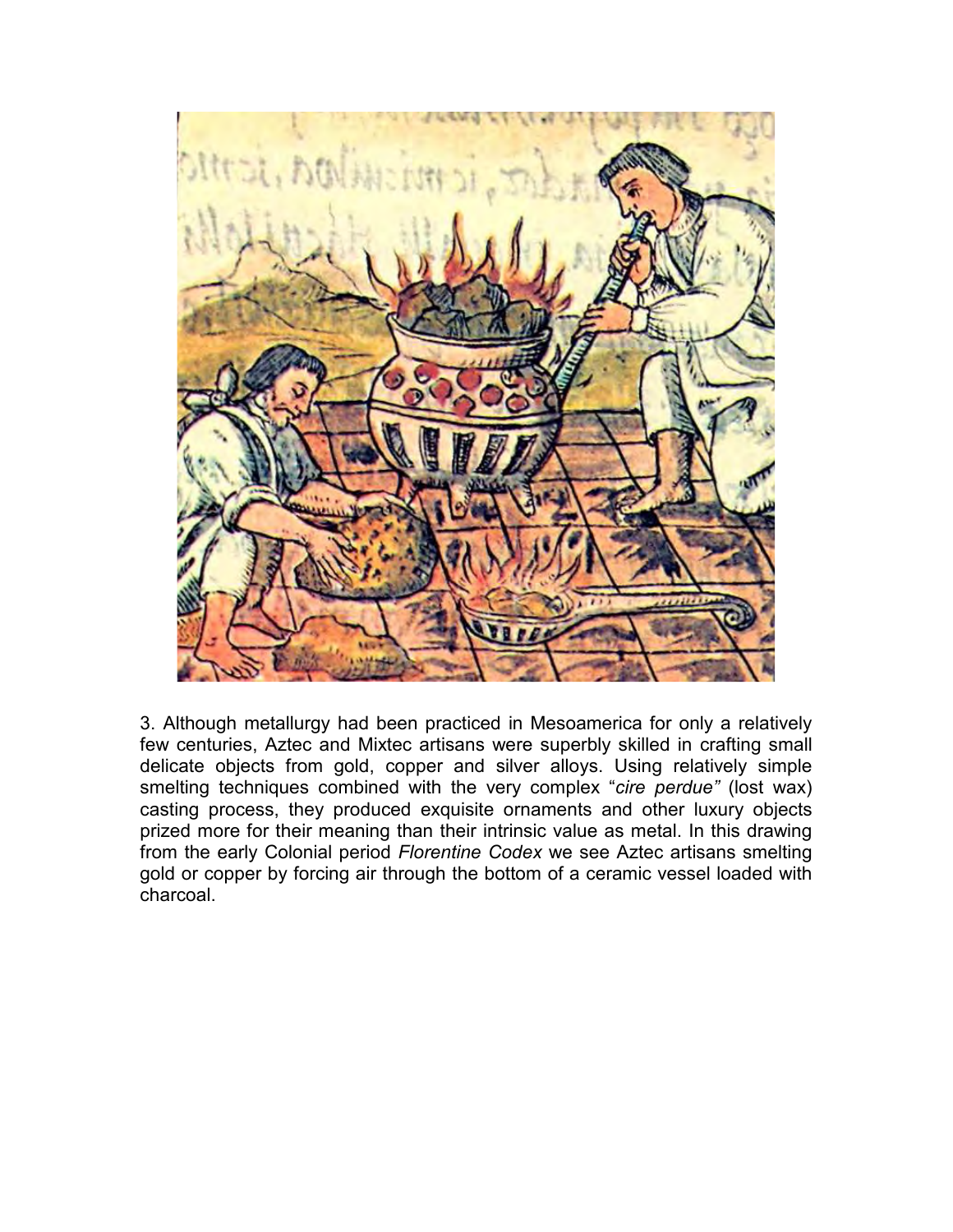

4. Spaniards came from a world where gold was a very rare commodity, valued as money and a medium of exchange, rather than a raw material. Conquistadors, largely illiterate members of the Iberian lower classes, viewed Aztec gold work as potential bullion rather than as beautiful objects to be valued and preserved in their existing form. Thus they melted down and cast into ingots or bars, the vast trove of ornaments and sacred objects that Motecuhzoma's predecessors had accumulated over more than century. Only a very few Aztec creations were saved as curiosities to show stay-at-home Spaniards the skill of the Aztecs artificers. These two bars were recovered by the fisherman. Together they weigh 1,615 grams, about one half the total weight of the preserved ancient objects. One is stamped with a **C** (Carlos) and both bears the symbols **XX,** indicating they were part of the Royal Fifth, the portion set aside for the Spanish Crown. *Photograph from Solis and Carmona M., 1995.*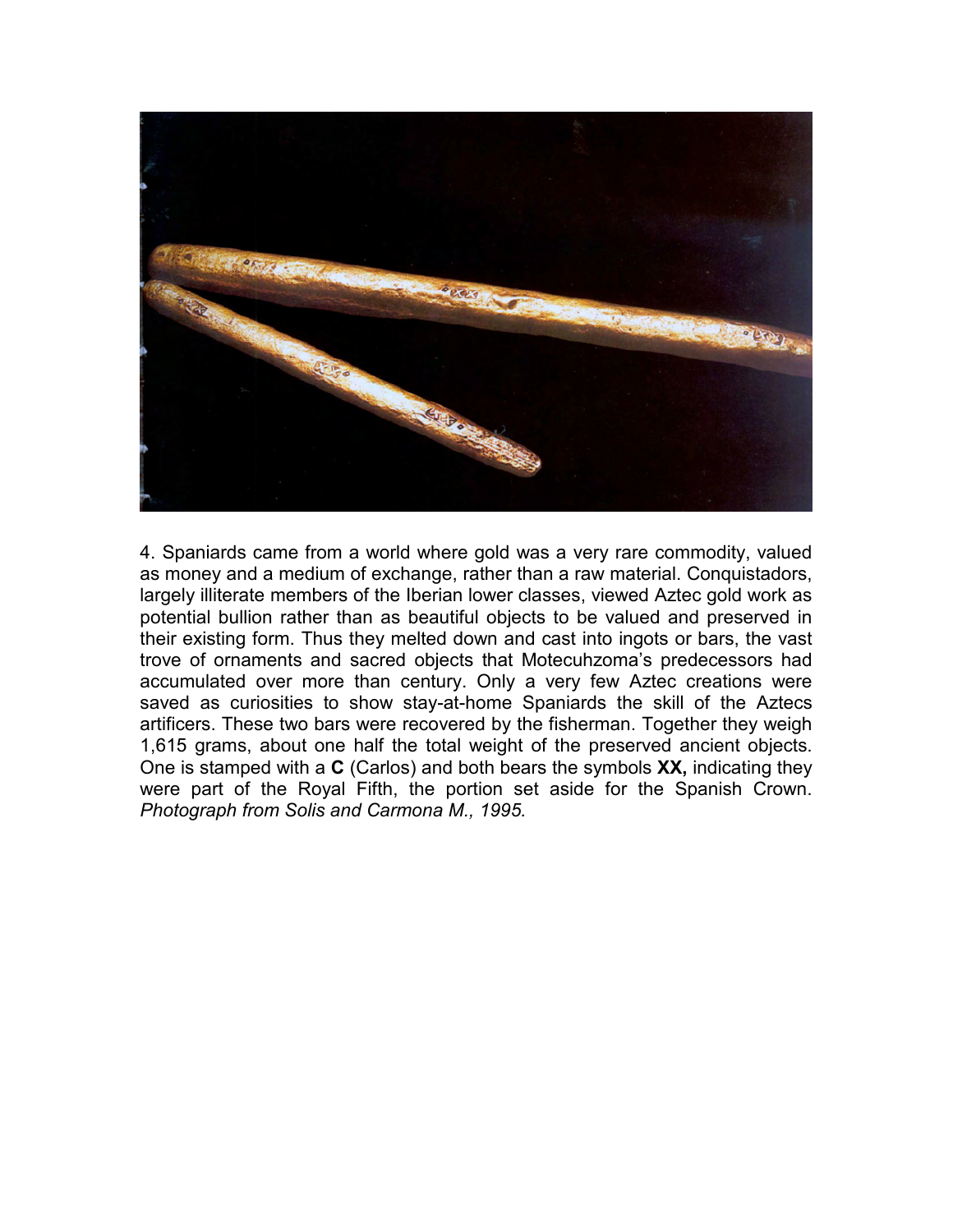

5. Only nobles were permitted to wear metal jewelry in Aztec and other Mesoamerican societies. The basic technologies of metallurgy were invented in the South American Andes and slowly spread northward, not reaching modern Mexico before *ca.* 600 AD.

Like much Aztec "gold", this pendant, recovered from the ocean floor by Sr. Hurtado, is made of a gold-silver-copper alloy. It measures 10.5 x 8.5 cm (4.25 x 3.5 inches) and depicts a round decorated shield backed by five horizontal spears or darts, a common element of warrior's costumes. Eight hollow bells dangle from the bottom. It may well have served as a high ranking official's symbol of office or a warriors' medal for actions on some battlefield. A small letter **C** was hammered into each of the two top flanges suggesting this piece was part of the "Royal Fifth" set aside for Carlos I, King of Spain, simultaneously known as Carlos V, Emperor of the Holy Roman Empire. Photograph taken from Solís Olguín, Felipe, 2004, *The Aztec Empire: Catalogue of the Exhibition*, page 78, Guggenheim Museum, New York.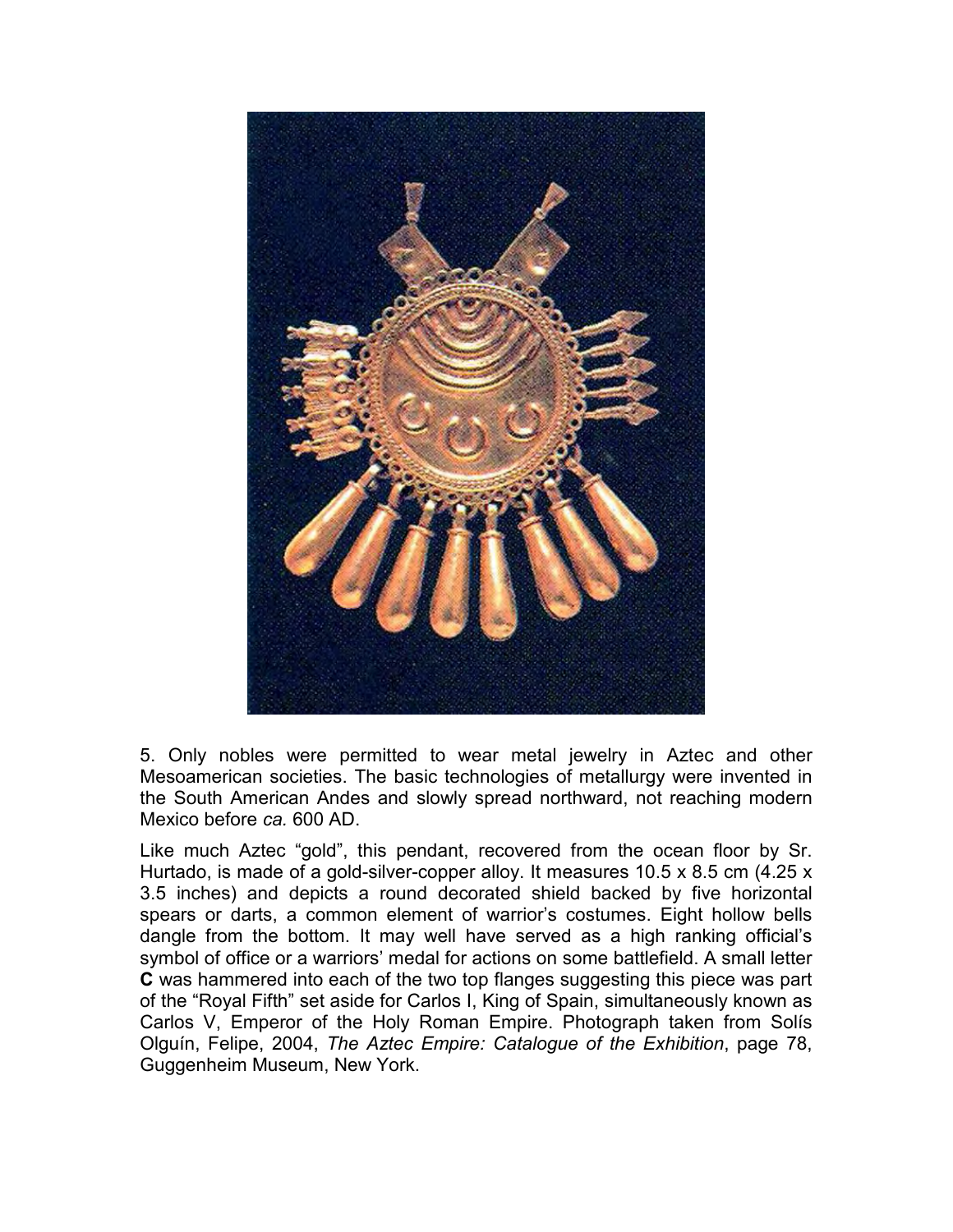

6. People and deities are shown wearing what appear to be gold bracelets and anklets in Aztec codices, sculptures, and other depictions but these three pieces from the Fisherman's Treasure may be the only actual examples known to survive the great Spanish melt-down of Mesoamerican metal objects. They all share the same intentionally twisted design and motifs, suggesting they originally formed part of a functional set. Felipe Solís has suggested they are part of the ritual attire of Ehecatl, the Wind God.

Photograph taken from Solís Olguín, Felipe, 2004, *The Aztec Empire: Catalogue of the Exhibition*, page 78, Guggenheim Museum, New York.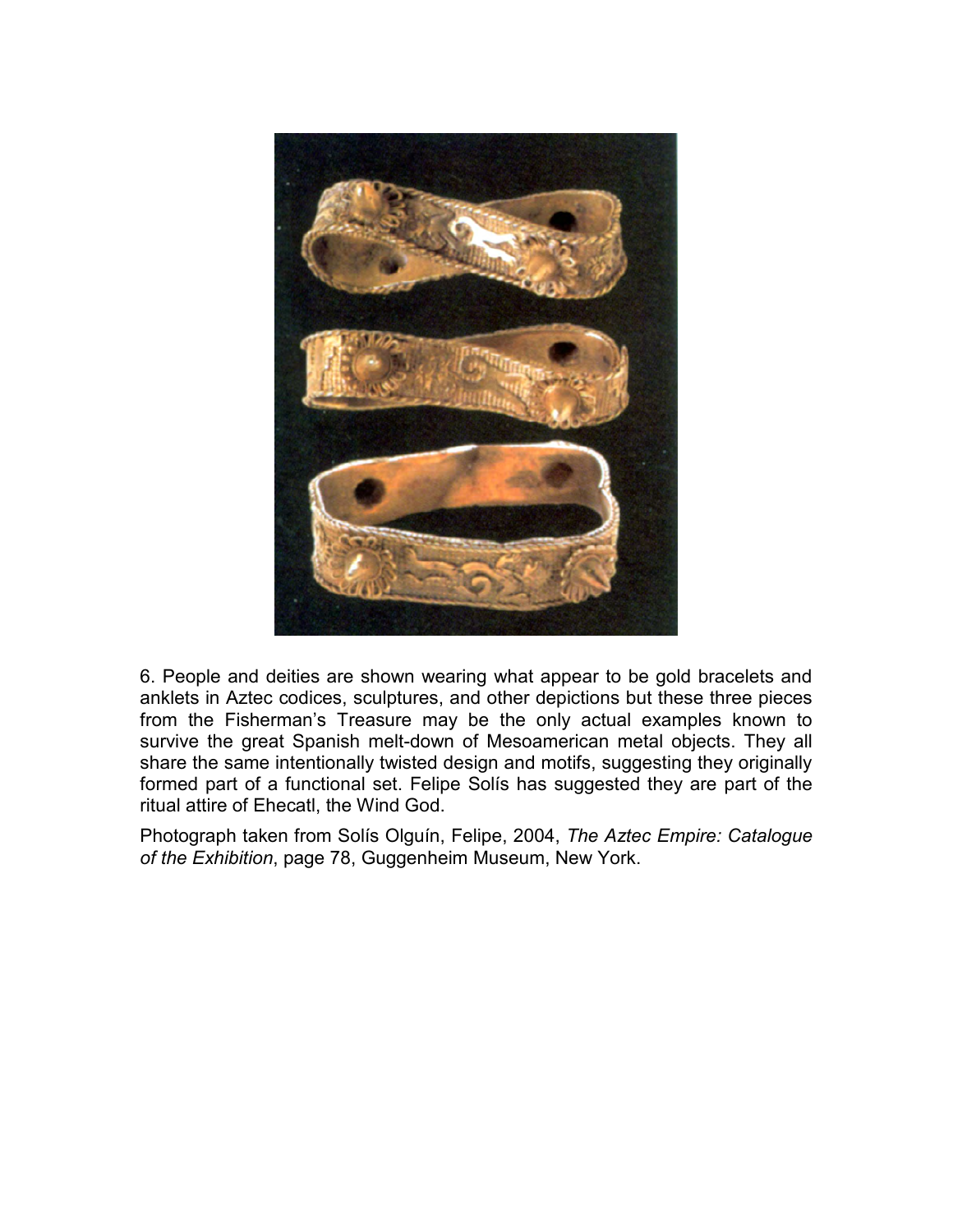

7. This exquisitely detailed pendant depicts a bi-conical vessel, perhaps a ceremonial brazier of the type commonly used at Aztec temples. Four hollow tinklers or "cascabeles" hang from its base. The photograph is taken from Torres and Franco, 1985.